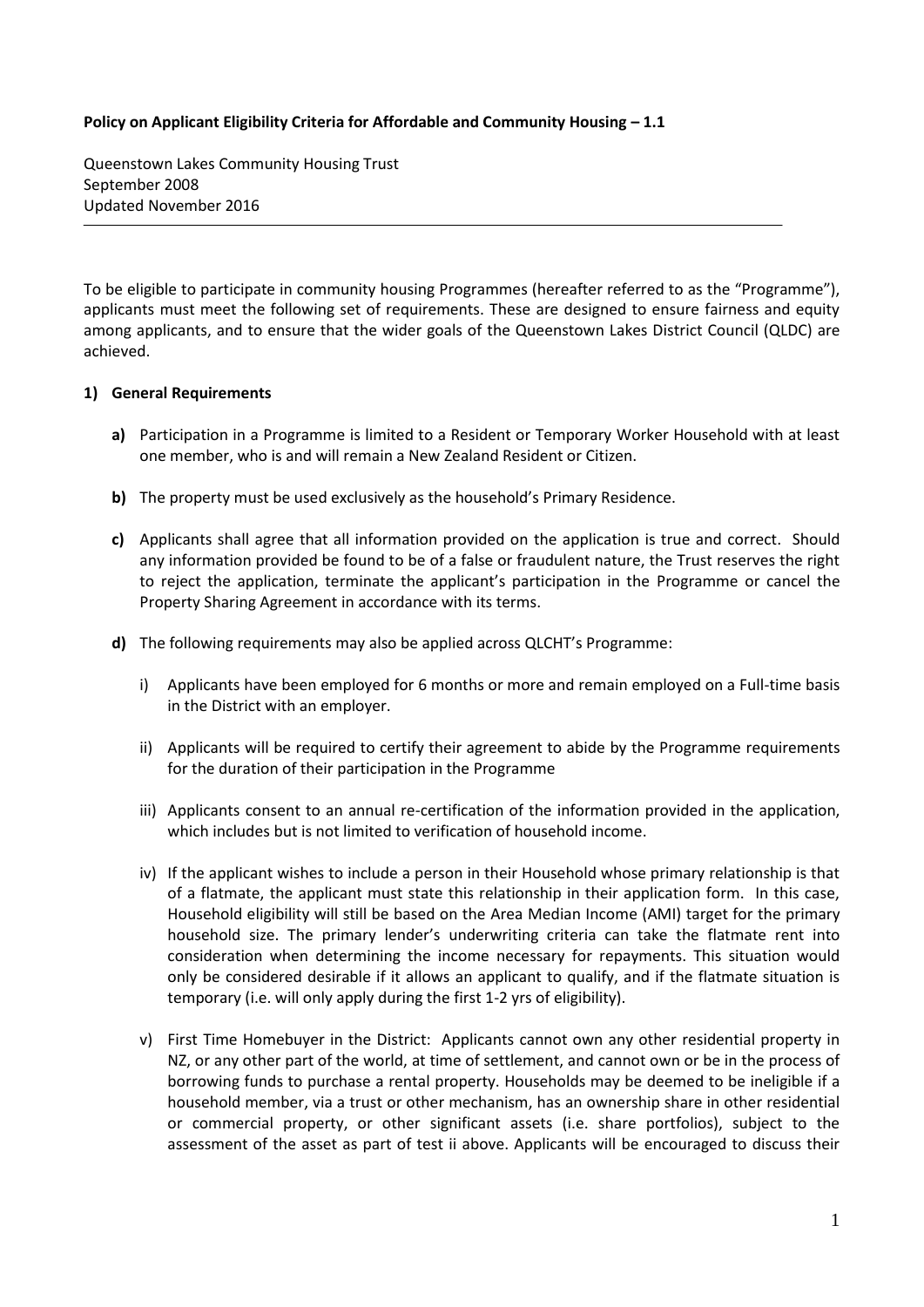situation with staff, which may need further consultation with the Trust prior to making a decision.

**e)** Household Income and Household Assets form two of the central eligibility factors for the Programme. The Income Test and Asset Test are utilised in the Gap Analysis, and are defined as follows.

### **2) Income Test**

- **a)** Applicants are eligible for the Programme if their Household Income is no more than 120% of the Area Median Income (AMI) band for the Queenstown-Lakes District, and as adjusted annually by the average wage inflation rate, or as published by Statistics New Zealand.
- **b)** Housing is deemed 'affordable' if the Household spends no more than the higher of either the Gross Income or Net Income calculations set forth below:
	- i) Gross Income: a household should be spending approximately 30% of their gross income on rent or mortgage (principal and interest) repayments. In some cases a maximum expenditure of 35% of gross income may be acceptable, for example a higher earning household with no dependents.
	- ii) Net Income: approximately 55% of the household net income (after tax) on all accommodation costs, as further described below:
		- (1) rent or lease payments (to rent a house);
		- (2) mortgage repayments (interest and principal repayments on mortgages to purchase a house);
		- (3) the cost of providing space heating, hot water, power and cooking fuel, such that all habitable rooms can be heated to 18degrees Celsius, 16 hrs per day
		- (4) body corporate fees (if applicable);
		- (5) rates (including local authority rates and water rates);
		- (6) house insurance premiums (excluding contents insurance);
		- (7) mortgage protection insurance or life insurance (only if this is compulsory for the mortgage);
		- (8) essential repairs and maintenance costs to the home;
		- (9) payment towards a deposit (limited circumstances apply).

### **3) Asset Test**

- **a)** Applicants who currently own their primary residence are viewed as suitably placed in the housing market, and therefore not in need of the assistance provided through the Programme.
- **b)** Households who have assets that would enable them to meet their housing needs in the District without the use of Trust assistance will not be eligible. Applicants agree to provide details of all assets at time of application in order to determine whether Programme assistance is necessary to achieve the Household's housing goals.
	- i) For Homeownership Programmes, Applicants must demonstrate adequate assets to make the required deposit contribution. At time of application, these may be in the form of a property or